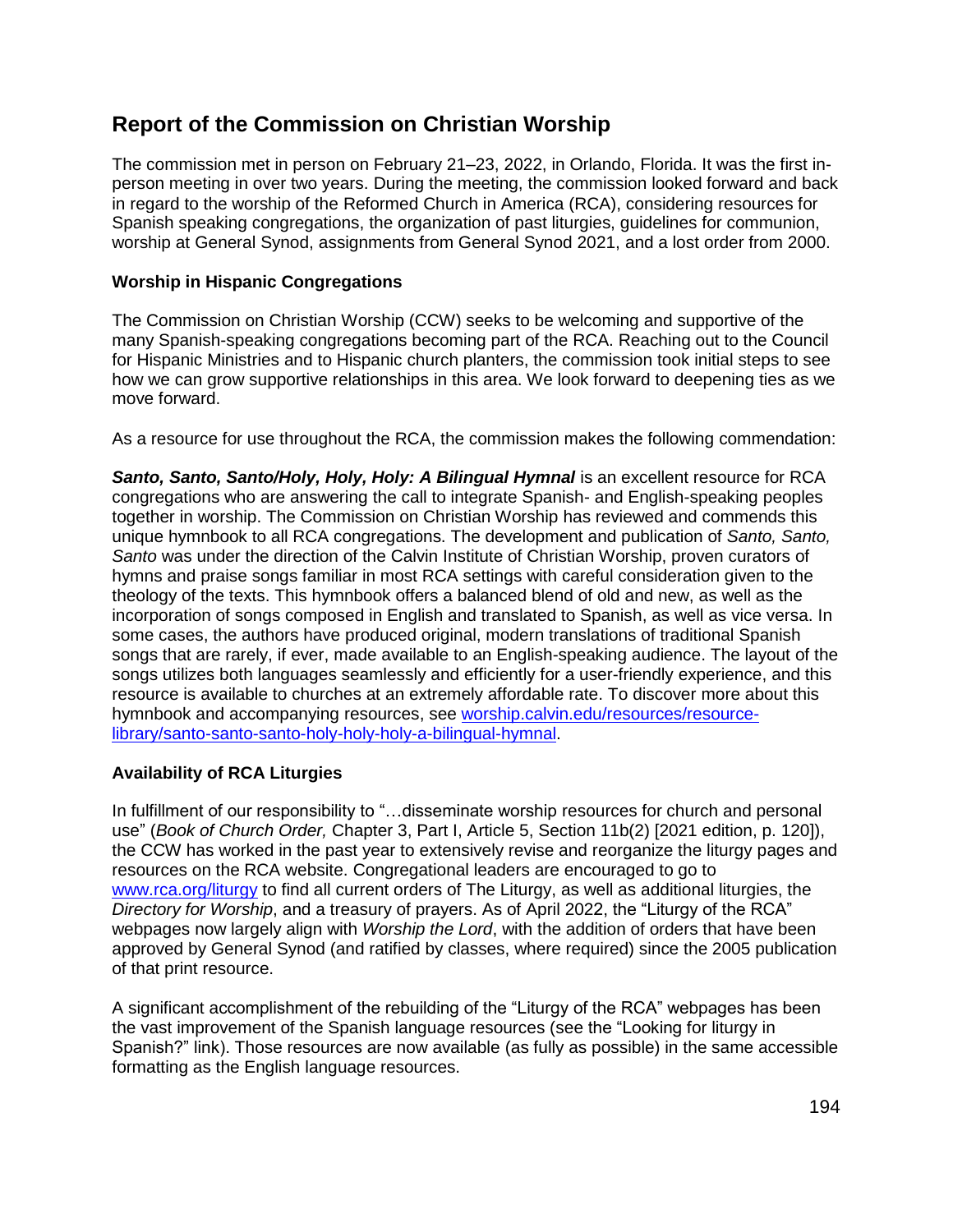Recognizing that the electronic resourcing and accuracy of The Liturgy and of worship resources is essential for the churches, the CCW commits itself to the ongoing monitoring of our worship resources on [www.rca.org.](http://www.rca.org/) That commitment includes work to provide liturgies in Korean and Mandarin.

# **The Lost Order**

As the CCW researched the *Minutes of the General Synod* (*MGS*) over the past decades to assure the accuracy of our orders, one order that our commission failed to see through to completion was discovered. The "Order for the Organization of a New Church" was approved by General Synod 2000 (*MGS 2000*, R-41, p. 227) for a three-year period of study and provisional use. In the CCW transitions of the following years, any looping back for final approval was forgotten. A search of the relevant minutes of the commission shows no feedback over the past two decades. In consultation with RCA Church Multiplication, the CCW has learned that the order as approved in 2000 is not well suited in style to the current needs of organizing congregations. CCW commits to working with Church Multiplication to provide a resource that meets the needs of new congregations and the RCA as a whole.

# **General Synod 2021 Request for a Liturgy of Lament**

The most recent General Synod adopted recommendation CA 21-3 (*MGS 2021*, CA 21-3, p. 204):

To instruct the general secretary, in consultation with the Commission on Race and Ethnicity, the Commission on Christian Action, the Commission on History, and the Commission on Christian Worship, to craft a Liturgy of Lament for use by RCA congregations relating to the specific roles the RCA has played in oppression of Black, Brown, and Indigenous people of North America, from our earliest days on the Lenape land our church forebears called New Amsterdam, to our members' involvement in the transatlantic slave trade, to present day issues of injustice and indifference.

At the request of the general secretary, the CCW has taken up this work. The goal is to create a liturgy of lament that can be used as a special service throughout the RCA. This requires research, consideration, adaptation, coordination, and seeking of God, which could not fit into the time for the liturgy to be ready to present at General Synod 2022. The CCW looks forward to guiding this process with the general secretary. If anyone has resources that they believe would be helpful for this Liturgy of Lament, please reach out to CCW member Rev. Kent Frens [\(kent@tccrca.org\)](mailto:kent@tccrca.org) or staff member Erika Fleming [\(efleming@rca.org\)](mailto:efleming@rca.org).

### **Guidelines for Communion**

In February 2020, the Commission on Christian Worship met in person in Phoenix, Arizona. The goal for that meeting was to produce and share with the denomination guidelines to help make the Lord's Table more welcoming, especially to those with gluten sensitivities or intolerance. One month later, the guidelines for gluten-free communion were no longer a priority due to the pandemic. The questions shifted from: "How can we celebrate the Lord's Supper gluten free?" to "Is taking the sacrament even possible virtually?" And then, "How do congregations prepare and share the elements in ways that minimize risk of infection?" The commission decided it was best to wait on releasing these guidelines.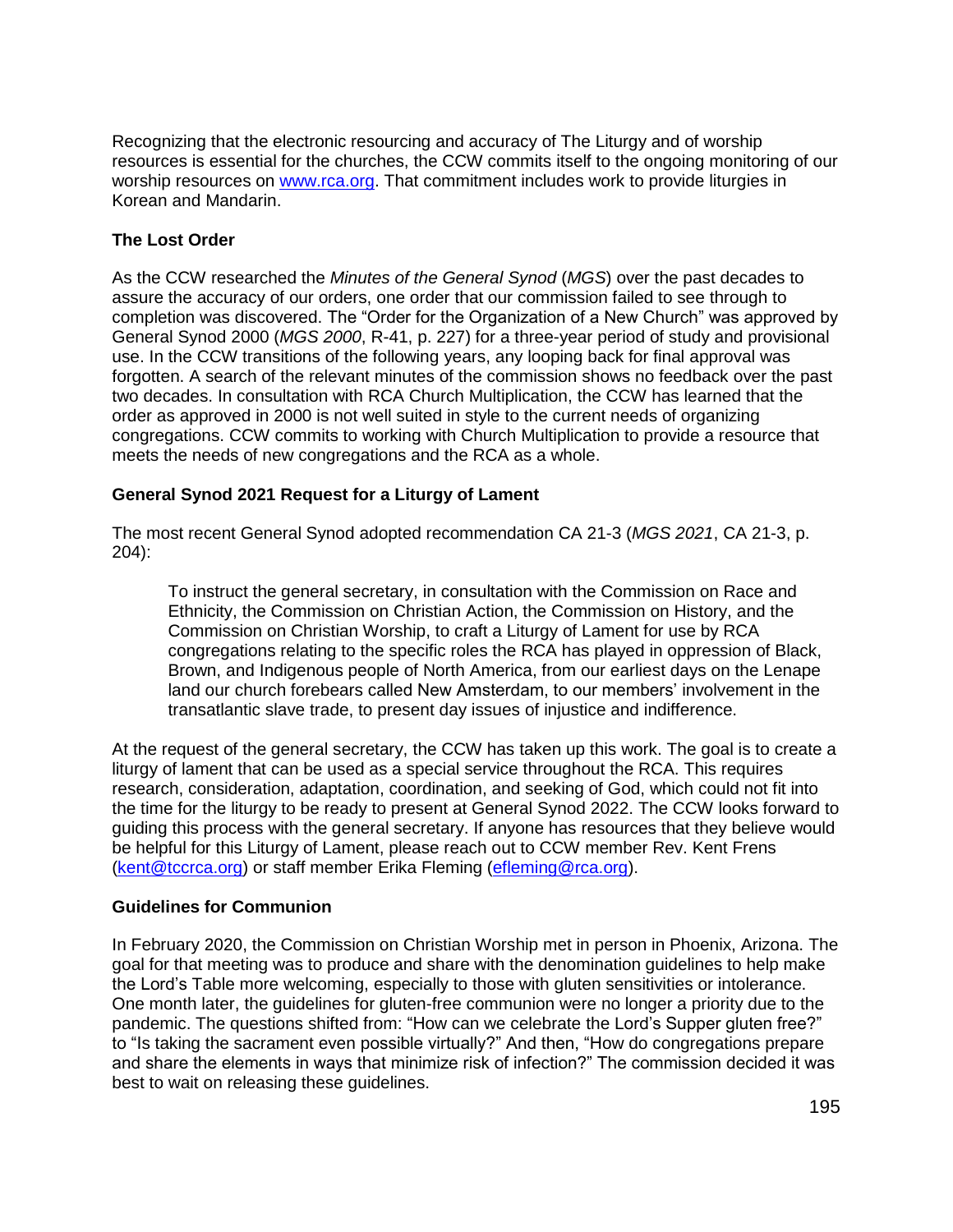Now, in spring 2022, as congregations return to worship in person and celebrate the Lord's Supper together again, the Commission on Christian Worship commends to the General Synod these guidelines for celebrating the sacrament gluten free. These guidelines are meant to help congregations discover how they might welcome people with gluten intolerances to the table.

### **THAT ALL MAY COME GLUTEN-FREE GUIDELINES FOR COMMUNION IN THE RCA**

The Liturgy for the Lord's Supper invites us to the table with these familiar words: *"Come, for all things are now ready." <sup>1</sup>*

The day before his death, Jesus commanded his disciples to get things ready for the Passover Meal.<sup>2</sup> At that meal, Jesus instituted what we now celebrate in the Lord's Supper.<sup>3</sup> Preparations for this sacrament are an essential element for the feast. These preparations should consider the people in our churches who endure a variety of food allergies, including gluten intolerance.

The real presence and real partaking of Christ is experienced in our simple actions: sharing food and drink, remembering Christ's sacrifice, experiencing oneness in and with Christ, and renewing our hope in the promised kingdom of God.<sup>4</sup> "It is in the act of eating and drinking that Christ feeds us with his presence through the power of the Holy Spirit."<sup>5</sup> The meaning of the sacrament and communion with Christ and others is more important than the physical elements.<sup>6</sup> Because of this, wine may be grape juice, and bread does not necessarily have to be made out of wheat.

The Lord's Table is where God meets the church in the person of Jesus Christ and sacramentally binds us together as the body of Christ. The following guidelines are provided to aid the elders in communion preparations and to increase awareness and sensitivity to the need for full inclusion. Bread preparations that include options for people with gluten intolerance (or other allergies) ensure that all may join in the joyful feast of our Lord.

### **Full Inclusion**

The best practice for full inclusion of all those with gluten intolerance is to provide only glutenfree elements at the Lord's Table. Some people have a variety of gluten-related health issues, including celiac disease, wheat allergy, and non-celiac gluten sensitivity (NCGS). These medically recognized intolerances and sensitivities have created a barrier to full communion in the body of Christ. Utilizing only gluten-free bread or wafers at the table ensures that all are welcome.

### **Individual Service**

The individual service option addresses cross-contamination concerns by maintaining strict safety guidelines regarding the separation of gluten and gluten-free breads. Providing separate gluten-free stations or plates allows for the participation of all people at the table. While this may be a practical option for most congregations, it will call attention to people with gluten intolerance. Furthermore, this separates the congregation from sharing the common loaf.

### **Alongside**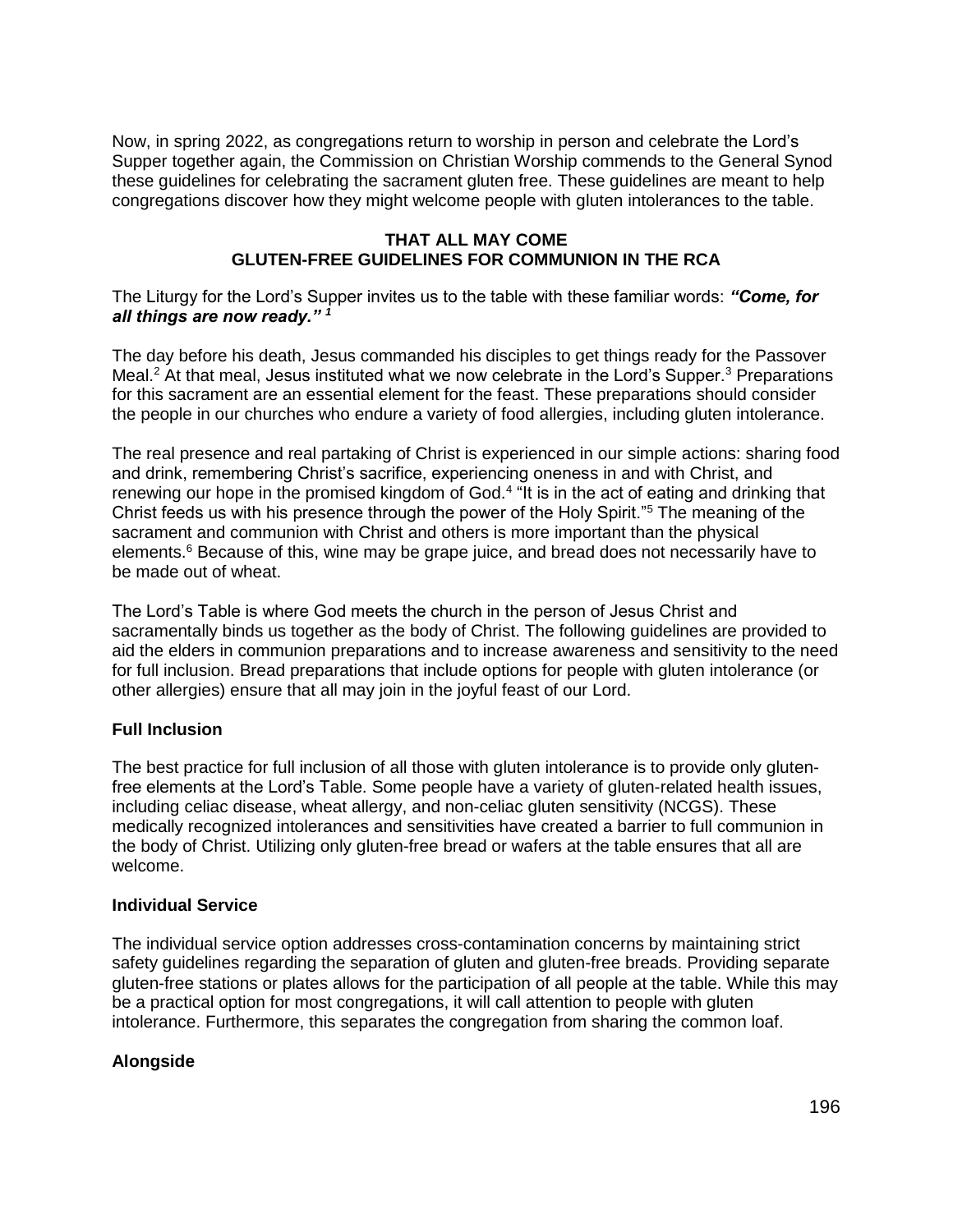In some ministry contexts, it may be possible to serve communion with a gluten-free option alongside wheat-based bread. Providing a gluten-free option alongside can be done in a variety of ways depending on the traditions of the congregation. In serving alongside and allowing people to partake together, cross-contamination becomes a concern for people with severe intolerance. This option excludes people from freely coming to the table.

# **Guidelines**

# *General Considerations*

- Where to find gluten-free breads and wafers:
	- $\circ$  Search the internet for gluten free bread or wafers (e.g., "gluten free bread near me").
	- o Communicate with people who regularly purchase gluten free products.
- Gluten-free bread or wafers used for communion should be labeled as: "no gluten," "gluten-free," "free of gluten," or "without gluten."<sup>7</sup>
- Local bakeries should ensure that the gluten-free bread was prepared separately from regular wheat breads and pastries.
- Gluten-free does not guarantee allergen free.
- Create an environment where people feel free to share their allergy concerns with the leadership of the congregation and with one another.<sup>8</sup>

# *Full Inclusion Practical Guidelines*

- Gluten-free communion requires thorough cleansing of the preparation area, the communionware, linens, and the utensils used for preparing communion.
- Those preparing communion must wash their hands thoroughly. $9$
- To avoid cross-contamination, wheat products must not be present.

### *Individual Service Practical Guidelines*

- Serving by intinction
	- $\circ$  Have a separate gluten-free station using the practical guidelines for full inclusion (above). This station should include both the gluten-free option and the cup.
	- $\circ$  Be clear when inviting worshipers to the table which station is gluten free.
- Serving when trays and plates are passed
	- $\circ$  Keep a separate plate only used for gluten-free bread that is prepared using the practical guidelines for full inclusion (above).
	- $\circ$  Designate a server for the gluten-free option. This person should only handle the gluten-free plate.
	- $\circ$  Be clear when inviting worshipers to the table which server has the gluten-free option and how worshipers should indicate they require gluten-free elements.

### *Alongside Practical Guidelines*

- Gluten-free bread or wafers may be offered alongside their wheat equivalent.
- To limit cross-contamination, separately prepare gluten-free and wheat products.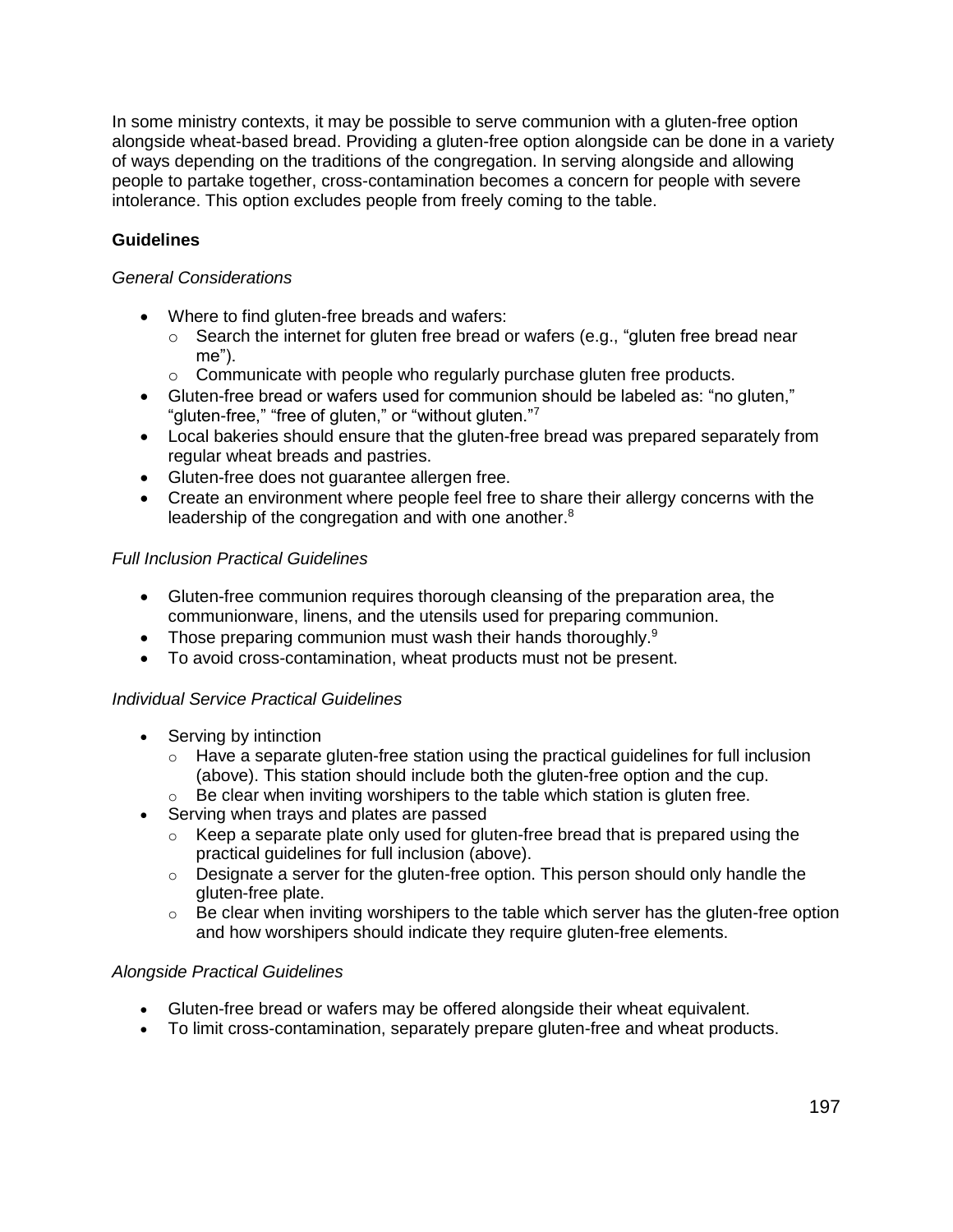- Gluten-free and wheat breads should be separated when transporting to the table and during the service. This may be two separate plates, a dish on a tray, or a napkin on a plate.
- If people are invited forward for intinction, the bread server may hold both options, allowing the individual to choose.
- Be clear when inviting worshipers to the table that elements are not free from crosscontamination.

A resource from the RCA Commission on Christian Worship

#### *Endnotes*

- 1. RCA Liturgy for the Order for the Sacrament of the Lord's Supper (1968)
- 2. Matthew 27:17-19; Luke 22:7-13; Mark 14:12-16
- 3. Matthew 27:26; Luke 22:19; Mark 14:22
- 4. Belhar Confession, Clause 2; Belgic Confession, Article 35
- 5. Gregg Mast, *In Remembrance and Hope* (Grand Rapids, Michigan: Wm. B. Eerdmans, 1998): 24.
- 6. Heidelberg Catechism Q&A 79
- 7. <https://www.fda.gov/food/food-labeling-nutrition/gluten-free-labeling-foods>
- 8. RCA *Book of Church Order* Chapter 1, Part I, Article 5, Section 3b (2021 edition, p. 22)
- 9. [https://www.fsis.usda.gov/wps/portal/fsis/topics/food-safety-education/get-answers/food-safety-fact-sheets/safe](https://www.fsis.usda.gov/wps/portal/fsis/topics/food-safety-education/get-answers/food-safety-fact-sheets/safe-food-handling/keep-food-safe-food-safety-basics/ct_index)[food-handling/keep-food-safe-food-safety-basics/ct\\_index](https://www.fsis.usda.gov/wps/portal/fsis/topics/food-safety-education/get-answers/food-safety-fact-sheets/safe-food-handling/keep-food-safe-food-safety-basics/ct_index)

#### **CW 22-1**

**To commend "That All May Come," guidelines for gluten-free communion developed by the Commission on Christian Worship, to RCA congregations, assemblies, institutions, and any other RCA body that arranges the celebration of the Lord's Supper, and to make these guidelines available on the RCA website.**

### **General Synod Worship**

The commission continued to refine guidelines that can help shape and form worship together at General Synod. These guidelines seek to recognize the unique nature of General Synod worship as we gather together from across the continent, from a wide variety of styles and cultural backgrounds, and, together in our work, seek the will of God. Worship at General Synod should be hospitable, varied, authentic, and to the glory of God. The challenge is to forge many "I" voices into a common and authentic "We"—to become, by the grace of God, the body of Christ, assembled to listen to God's Word, to discern God's will for fulfilling our ongoing mission, and to pray for the lost and broken world God loves so much. It is a joy for the CCW to work with the president and vice president of General Synod on worship that brings many voices together in worship.

### **Thank You**

The commission expresses deep gratitude to Rev. Dennis TeBeest, whose term on the Commission on Christian Worship is ending. He has provided deep institutional knowledge in the area of RCA worship and this commission, a heart for the liturgies of the RCA, and a passion for having things done decently and in order. It was Dennis who went back through more than 20 years of General Synod minutes, finding lost orders, tracking which liturgies had been approved and when, and seeing what others might have missed. This type of work has